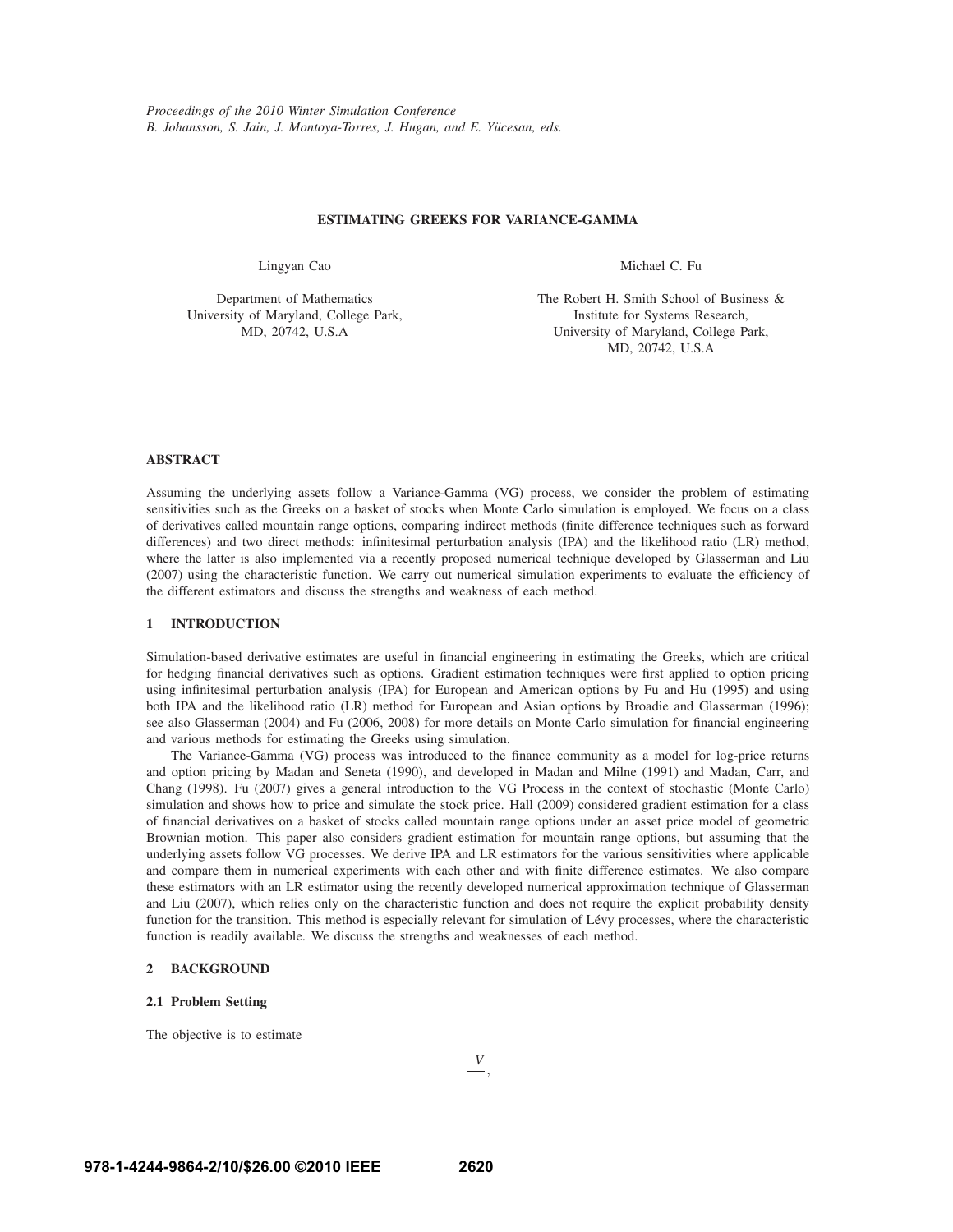where *V* is the value (or price) of the financial derivative and  $\xi$  is the parameter of interest. For example, if *V* is the price of an option written on a single underlying stock and  $\xi$  is a current stock price, then this would correspond to estimating the most famous financial Greek, the "Delta" of the option in Hull(2002).

In this paper, the derivative price will take the following form:

$$
V = e^{-rT} E[J_T],
$$

where *T* is the maturity or expiration date, *r* is the risk-free interest rate (assumed deterministic and constant), and  $J_T$ is an option payoff function. The setting assumes that the expected payoff  $E[J_T]$  cannot be easily computed, so that Monte Carlo simulation is required to estimate it. This paper focuses on options written on a basket of underlying assets following VG processes.

## **2.2 Variance-Gamma Process**

The VG process is a Lévy process, having independent and stationary increments, with three parameters  $\sigma$ ,  $v$ ,  $\theta$ . The characteristic function of the process at a fixed time *T*, VG( $\sigma$ ,  $v$ ,  $\theta$ , *T*), is given by

$$
\phi_{VG}(u,\sigma,v,\theta,T) = (1 - iu\theta v + 0.5\sigma^2 vu^2)^{-T/\nu}.
$$
\n(1)

Two ways to define the VG process  $\{X_t\}$  are as follows:

• **Gamma-time-changed Brownian motion**, with the subordinator being a gamma process. Let  $\{W_t\}$  denote standard Brownian motion,  $B_t^{\mu,\sigma} = \mu t + \sigma W_t$  denote Brownian motion with constant drift rate  $\mu$  and volatility σ,  $\gamma_t^{(v)}$  be the gamma process with drift  $\mu = 1$  and variance parameter *ν*.

$$
X_t = B_{\gamma_t^{\prime}}^{(\theta,\sigma)} = \theta \gamma_t^{(\nu)} + \sigma W_{\gamma_t^{(\nu)}}.
$$
\n(2)

• **Difference of two gamma processes**. Let  $\gamma_t^{(\mu,\nu)}$  be the gamma process with drift parameter  $\mu$  and variance parameter <sup>ν</sup>.

$$
X_t = \gamma_t^{\mu_+, \nu_+} - \gamma_t^{\mu_-, \nu_-},\tag{3}
$$

where  $\mu_{\pm} = (\sqrt{\theta^2 + 2\sigma^2/v} \pm \theta)/2$ , and  $v_{\pm} = \mu_{\pm}^2 \cdot v$ .

Under the risk-neutral measure, with no dividends, the stock price is given by

$$
S_t = S_0 \exp((r + \omega)t + X_t),
$$

where  $\omega = \ln(1 - \theta v - \sigma^2 v/2)/v$  is the parameter that makes the discounted asset price is a martingale, which makes  $E[e^{-rt}S_t] = S_0$ .

In Madan, Carr and Chang(1998), the density function of the log-price  $z = \ln(S_t/S_0)$  is

$$
h(z) = \frac{2 \exp(\theta x/\sigma^2)}{\nu t/\nu \sqrt{2\pi}\sigma \Gamma(\frac{t}{\nu})} \left(\frac{x^2}{2\sigma^2/\nu + \theta^2}\right)^{\frac{t}{2\nu} - \frac{1}{4}} \kappa_{\frac{t}{\nu} - \frac{1}{2}} \left(\frac{1}{\sigma^2} \sqrt{x^2 (2\sigma^2/\nu + \theta^2)}\right),\tag{4}
$$

where  $\kappa$  is the modified Bessel function of 2nd kind, and  $x = z - rt - \frac{t}{v} \ln(1 - \theta v - \sigma^2 v/2)$ .

### **2.3 LR Method using Characteristic Function**

Glasserman and Liu (2007) propose an LR method to estimate the Greeks using only the characteristic function by numerically approximating the density function  $g_{\xi}(x)$  and derivative of the density function  $\frac{dg_{\xi}(x)}{d\xi}$ . The algorithm is as follows: Pick a finite grid of *x* values, pre-compute values of  $G_{\xi}$ ,  $g_{\xi}$ ,  $g_{\xi}$ , through numerical transform inversions.

• Using the Abate-Whitt (1992) algorithm, each transform inversion is approximated using a finite weighted sum of transform values:

$$
I_{\xi,x}^{N,h}(L_f) = \frac{he^{\sigma x}}{2\pi}L_f(\sigma) + \frac{he^{\sigma x}}{\pi} \sum_{k=1}^N \left( \text{Re}[L_f(\sigma+ikh)]\cos(khx) - \text{Im}[L_f(\sigma+ikh)]\sin(khx) \right),
$$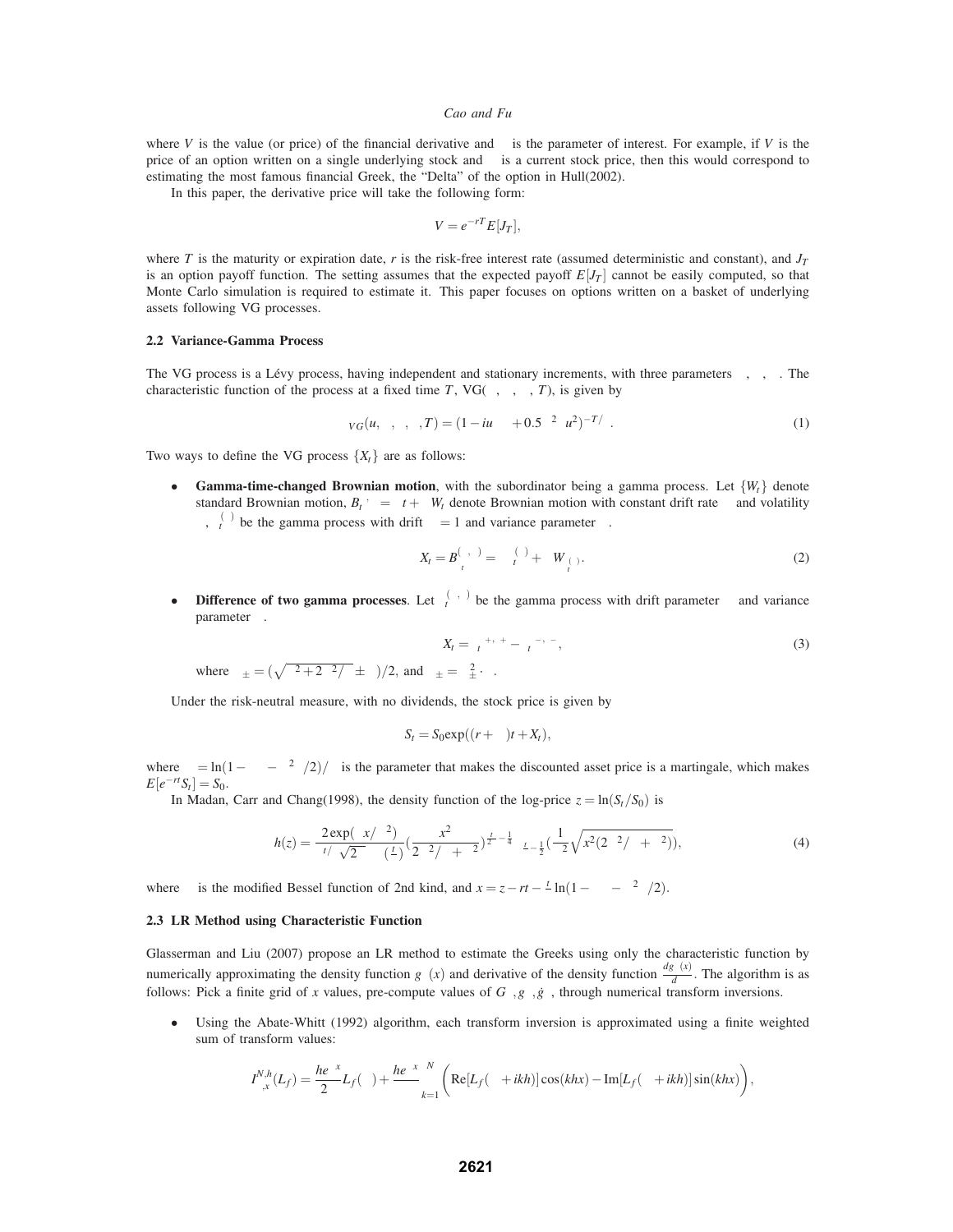where *N* is the truncation point, and  $L_f$  is the characteristic function. Then calculate  $G_j$  on the grid, pick  $\sigma_+ \in (0, \sigma_u)$  and  $\sigma_- \in (\sigma_l, 0)$  and let

$$
G_j = \begin{cases} I_{\sigma_+,x_j}^{N,h}(L_{G_{\xi}}), & \text{if } x_j \le 0; \\ 1 - I_{\sigma_-,x_j}^{N,h}(L_{\tilde{G}_{\xi}}), & \text{if } x_j > 0. \end{cases}
$$

• Generate *X*̂ from the approximation  $G_{\xi}$  by setting *X* =  $G_{\xi}^{-1}(U)$ , *U* ∼ *U*(0,1):

$$
\hat{X} = \frac{U\delta + x_{j-1}G_j - x_jG_{j-1}}{G_j - G_{j-1}}.
$$

At each simulation step, approximate  $g_{\xi}$  and  $\dot{g}_{\xi}$  through  $G_j$ :

$$
\hat{g}_{\xi}(x) = \begin{cases} (G_j - G_{j-1})/\delta, if \ x \in [x_{j-1}, x_j), j \in J \\ 0, if \ x < x_{\min} \ or \ x > x_{\max} \end{cases}
$$

$$
\dot{\hat{g}}_{\xi}(x) = \begin{cases} (\dot{G}_j - \dot{G}_{j-1})/\delta, & \text{if } x \in [x_{j-1}, x_j), j \in J \\ 0, & \text{if } x < x_{\min} \text{ or } x > x_{\max} \end{cases}
$$

where  $G_j \approx G_\xi(x_j)$  is calculated through  $G_\xi = \frac{dG_\xi}{d\xi}$ . Then estimate the approximation score function  $\hat{S}_\xi = \frac{\hat{g}_\xi}{\hat{g}_\xi}$  $\hat{g}_ξ$ at *X*.

• At the end of each path, return the LR estimate  $e^{-rT}J_T(\hat{X})\hat{S}_{\xi}(\hat{X})$  with the option price estimate  $e^{-rT}J_T(\hat{X})$ .

To distinguish this from the usual LR estimator, we will henceforth refer to it as the GL estimator.

#### **3 MOUNTAIN RANGE OPTIONS**

Mountain range options are exotic options originally marketed by Société Générale in 1998; see also Overhaus (2002), Quessette (2002) and Meaney(2007). The options combine characteristics of basket options and range options by basing the value of the option on several underlying assets, and by setting a time frame for the option. Here, we will consider only the case where the underlying assets are independent, and treat four types of mountain range options: Everest, Atlas, Altiplano/Annapurna, and Himalayan. To price these options, we take  $(X_1(t), X_2(t))^T$  as a two-dimensional independent VG process. Since they are independent, we can deal with them separately. Two different ways of representing each *Xi* are as follows:

• Gamma-time-changed Brownian motion

$$
X_j(t) = B_{\gamma_j^{(v_j)}(t)}^{(\theta_j, \sigma_j)} = \theta_j \gamma_j^{(v_j)}(t) + \sigma_j W_{\gamma_j^{(v_j)}(t)}, \text{for } j = 1, 2.
$$

• Difference of two gamma processes

$$
X_j(t) = \gamma_j^{(\mu_j^+, \nu_j^+)}(t) - \gamma_j^{(\mu_j^-, \nu_j^-)}(t),
$$

where

$$
\mu_j^{\pm} = (\sqrt{\theta_j^2 + 2\sigma_j^2/v_j} \pm \theta_j)/2 \text{and} v_j^{\pm} = (\mu_j^{\pm})^2 \cdot v_j \text{ , for } j = 1, 2.
$$

The characteristic function of VG process  $X_i(t)$  is given by

$$
\phi_{VG}(u,\sigma_j,v_j,\theta_j,t) = (1 - iu\theta_jv_j + 0.5\sigma_j^2v_ju^2)^{-t/v_j}.
$$
\n(5)

Under the risk-neutral measure, the stock price would be

$$
S_j(t) = S_0(t) \exp((r + \omega_j)t + X_j(t)),
$$

where  $\omega_j = \frac{1}{v_j} \log(1 - \theta_j v_j - \sigma_j^2 v_j/2)$ , for  $j = 1, 2$ .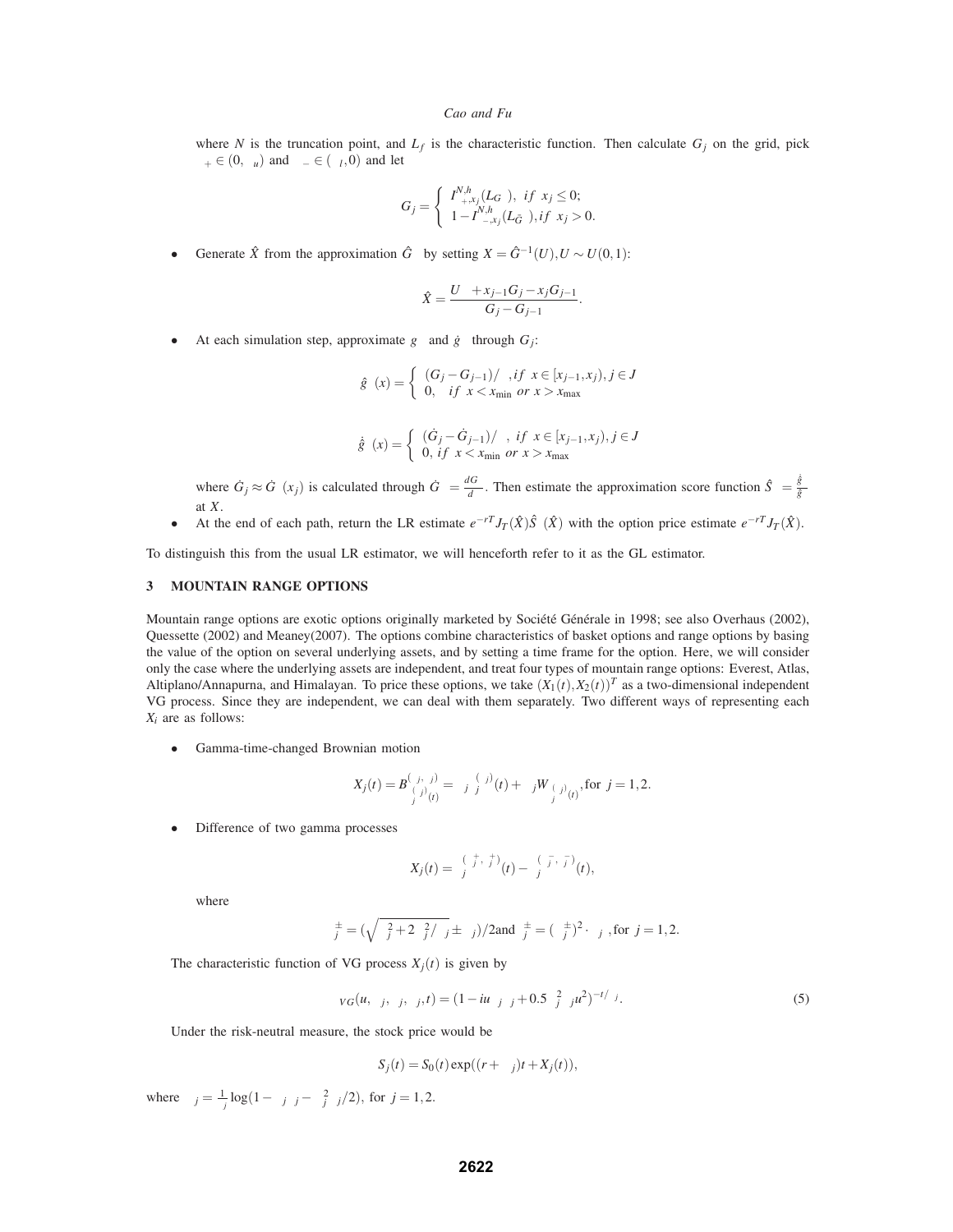The density function of log-price  $z_j = ln(S_j(t)/S_0(t))$  is:

$$
h_j(z_j) = \frac{2 \exp(\theta_j x_j/\sigma_j^2)}{v_j^{1/v_j} \sqrt{2\pi} \sigma_j \Gamma(\frac{t}{v_j})} \left( \frac{x_j^2}{2\sigma_j^2 / v_j + \theta_j^2} \right)^{\frac{t}{2v_j} - \frac{1}{4}} \kappa_{\frac{t}{v_j} - \frac{1}{2}} \left( \frac{1}{\sigma_j^2} \sqrt{x_j^2 (2\sigma_j^2 / v_j + \theta_j^2)} \right),
$$
(6)

where  $\kappa$  is the modified Bessel function of 2nd kind, and  $x_j = z_j - rt - \frac{t}{v_j} \ln(1 - \theta_j v_j - \sigma_j^2 v_j/2)$ , for  $j = 1, 2$ .

### **3.1 Everest Option**

Given *n* stocks  $S_1, S_2, \dots, S_n$ , the payoff for an Everest option is given by

$$
J_T = \min_{i=1,\cdots,n} \left( \frac{S_i^T}{S_i^0} \right). \tag{7}
$$

Notice that the payoff function is a continuous and monotonically non-decreasing piecewise linear function of  $S_i^T$ .

### **3.1.1 IPA for Everest Option**

The IPA estimator is given by

$$
\frac{dJ_T}{d\xi} = \sum_{i=1}^{n} \frac{dJ_T}{dS_i^T} \frac{dS_i^T}{d\xi} \n= \sum_{i=1}^{n} \left( \frac{1}{S_i^0} \frac{dS_i^T}{d\xi} - \frac{S_i^T}{(S_i^0)^2} \frac{dS_i^0}{d\xi} \right) 1_{\{\frac{s_i^T}{s_i^0} \le \frac{s_i^T}{s_j^0}, \forall j \neq i\}},
$$

and we find that (as pointed out in Hall 2009)

$$
\Delta = \frac{dJ_T}{dS_i^0} = \sum_{i=1}^n \left(\frac{1}{S_i 0} \frac{S_i^T}{S_i^0} - \frac{S_i^T}{(S_i^0)^2}\right) = 0.
$$
\n(8)

For other Greeks,  $\frac{dS_i^0}{d\zeta} = 0$ , where  $\zeta$  could be  $\sigma_i$ ,  $v_i$ ,  $\theta_i$ , *T*. Therefore

$$
\frac{dJ_T}{d\xi} = \frac{1}{S_i^0} \frac{dS_i^T}{d\xi} 1_{\{\frac{s_i^T}{s_i^0} \le \frac{s_i^T}{s_j^0}, \forall j \neq i\}}.\tag{9}
$$

The derivative of  $S_i^T$  w.r.t to different parameters  $\xi$  are given as in Fu (2007).

## **3.1.2 LR for Everest Option**

The LR estimator is

$$
\min_{i=1,\cdots,n} \left(\frac{S_i^T}{S_i^0}\right) \frac{d \ln f(X_1^T, X_2^T, \cdots, X_n^T; \xi)}{d\xi},\tag{10}
$$

where  $n = 2$ ,  $f(X_1^T, X_2^T; \xi) = h_1(z_1) \cdot h_2(z_2)$ , where  $h_1(z_1)$  and  $h_2(z_2)$  are the density functions of  $X_1^T, X_2^T$  in (6) for  $j = 1,2$  respectively. Due to space limitations, the details of the calculation of  $\frac{d \ln f(X_1^T, X_2^T, \xi)}{d \xi}$  are not included here, but can be found in Cao and Fu (2010).

### **3.1.3 GL for Everest Option**

We use the LR estimates as in (10), but approximate  $h_i(z_i)$  and  $\frac{dh_i(z_i)}{d\zeta}$  separately through the characteristic function as in (5).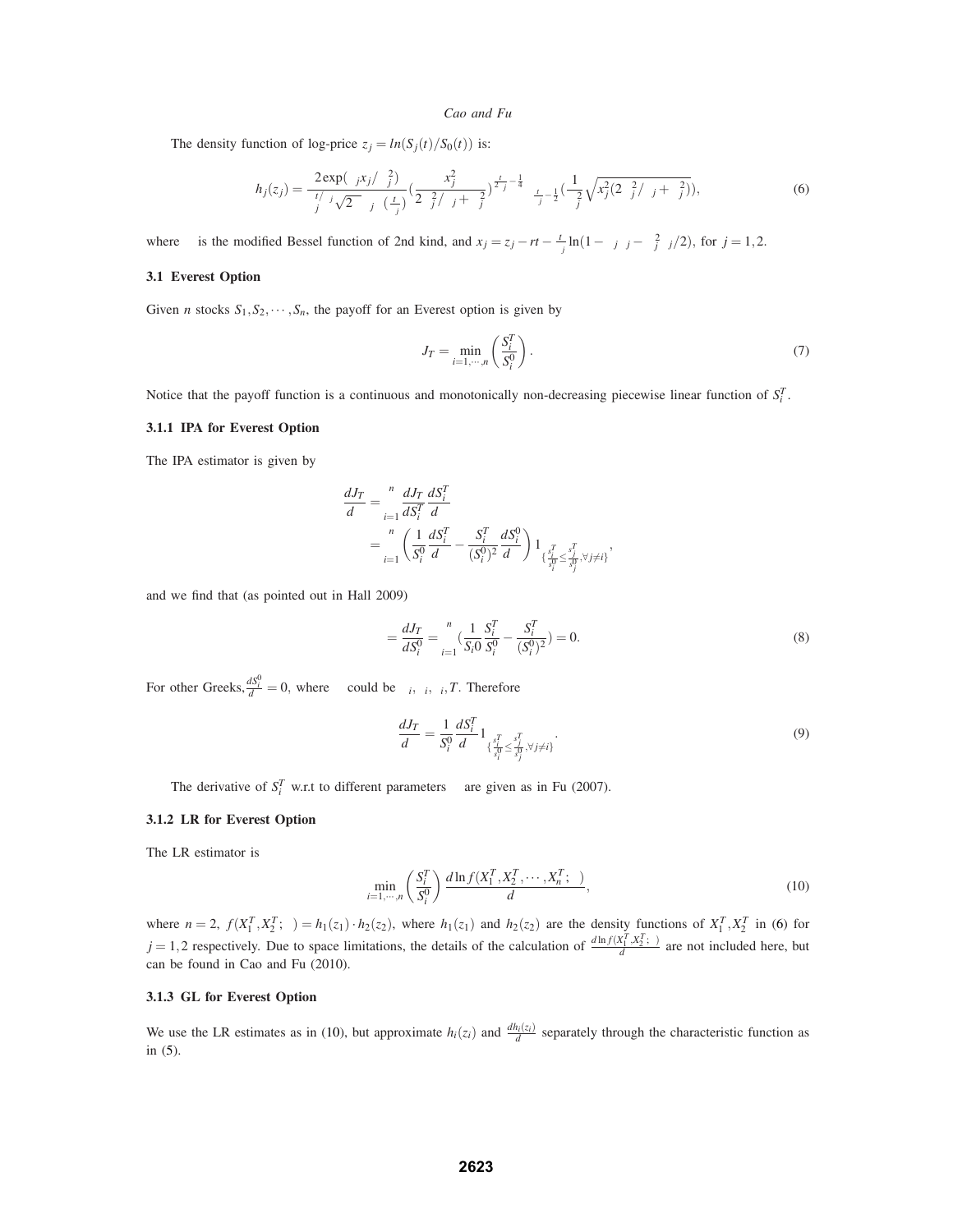| VG1        | Rho       | Theta         | dV<br>$\overline{d\sigma}$ | $\frac{dV}{d\sigma_2}$ | $\frac{dV}{dv_1}$ | $\frac{dV}{dv_2}$ | $\frac{dV}{d\theta_1}$ | $\frac{dV}{d\theta}$ |
|------------|-----------|---------------|----------------------------|------------------------|-------------------|-------------------|------------------------|----------------------|
| FD.        | 0.1953469 | $-0.05653285$ | $-0.0990439$               | $-0.1190807$           | $-0.05605222$     | $-0.0098866$      | $-0.031017$            | $-0.0248973$         |
| StdErr     | 8.55E-05  | 0.03169108    | 0.0027073                  | 0.0026424              | 0.03232712        | 0.03254652        | 0.0012334              | 0.001405             |
| <b>IPA</b> | 0.195152  | 0.338435      | $-0.097177$                | $-0.117733$            | $-0.053776$       | $-0.036777$       | $-0.030057$            | $-0.023645$          |
| StdErr     | 8.54E-05  | 0.0317364     | 0.0027252                  | 0.00265496             | 0.0078798         | 0.01990643        | 0.001247               | 0.001421             |
| LR         |           | $-0.794334$   | 3.94683                    | 2.106137               | 1.937903          | 1.404842          | $-1.318293$            | $-0.895224$          |
| StdErr     |           | 0.027162      | 0.078509                   | 0.049966               | 0.02226           | 0.017368          | 0.023043               | 0.016883             |
| VG2        |           |               |                            |                        |                   |                   |                        |                      |
| FD.        | 0.1952389 | $-0.06273382$ | $-0.1072506$               | $-0.1182797$           | 0.00896037        | 0.00838822        | $-0.0314099$           | $-0.0216959$         |
| StdErr     | 8.54E-05  | 0.06059977    | 0.00256686                 | 0.0025537              | 0.05930252        | 0.05833827        | 0.0009187              | 0.00095              |
| <b>IPA</b> | 0.195043  | 0.4117492     | $-0.012775$                | $-0.014911$            | $-0.1373324$      | $-0.1010475$      | 0.021193               | 0.030463             |
| StdErr     | 8.53E-05  | 0.02875367    | 0.000124                   | 0.0001542              | 0.01560542        | 0.012627          | 0.001825               | 0.001848             |
| LR.        |           | $-1.151322$   | 4.270414                   | 2.120657               | 2.177208          | 1.469639          | $-1.400568$            | $-0.880311$          |
| StdErr     |           | 0.0277723     | 0.080310                   | 0.049307               | 0.023406          | 0.018371          | 0.023728               | 0.016677             |
| $GL$ FD    |           | $-0.04114368$ | $-0.0915674$               | $-0.100493$            | $-0.0030287$      | 0.0021092         | $-0.0330786$           | $-0.02243387$        |
| StdErr     |           | 0.0013093     | 0.00244272                 | 0.0024285              | 0.0002222         | 0.0002243         | 0.000707               | 0.0006621            |
| GL         |           | 0.257925      | 0.836115                   | 0.67904                | 0.779812          | 0.642608          | $-0.073425$            | $-0.051864$          |
| StdErr     |           | 0.025401      | 0.0593164                  | 0.0404484              | 0.029419          | 0.028962          | 0.029509               | 0.027148             |

### Table 1: Everest option simulation results

#### **3.1.4 Numerical Results**

To compare the performance of the IPA, LR, GL and FD estimators for the Everest option, 10000 independent replications were simulated, with parameter settings of  $T = 0.2$  years,  $v_0 = 0.2686$ ,  $v_1 = 0.2976$ ,  $\theta_0 = 0.1436$ ,  $\theta_1 = 0.1033$ ,  $\sigma_0 = 0.1213$ ,  $\sigma_1 = 0.1532$ ,  $r = 0.0570$ . The numerical results are shown in Table 1, where VG1 and VG2 correspond to the time-changed Brownian motion and the difference-of-gammas representations of the VG processes, respectively. The results indicate that the IPA estimator matches the FD estimator closer than the LR and GL estimates for Rho and some others, with considerably lower standard error. However, there are problems with Theta, something that was also reported in Hall (2009) for the geometric Brownian motion setting.

### **3.2 Atlas Option**

Given two positive integers  $n_1$ ,  $n_2$  where  $n_1 + n_2 < n$ , and *n* stocks  $S_1, S_2, \dots, S_n$ , with strike *K*, the payoff for an Atlas option is given by

$$
J_T = \left(\sum_{j=1+n_1}^{n-n_2} \frac{R_{(j)}^T}{n - (n_1+n_2)} - K\right)^+,
$$
\n(11)

where  $R^t_{(i)}$  is the *i*th smallest return from  $\left\{\frac{s_1^t}{s_1^0}, \frac{s_2^t}{s_2^0}, \dots, \frac{s_n^t}{s_n^0}\right\}$ .

## **3.2.1 IPA for Atlas Option**

The IPA estimator is given by

$$
\begin{array}{rcl} \displaystyle \frac{dJ_T}{d\xi} & = & \displaystyle \frac{dJ_T}{dS_i^T} \frac{dS_i^T}{d\xi} 1_{\{1+n_1 \leq i \leq n-n_2\}} \\ & = & \displaystyle \frac{1}{(n-(n_1+n_2))S_{(i)}^{0}} 1_{\{ \sum_{j=1+n_1}^{n-n_2} \frac{R_{(j)}^T}{n-n_1-n_2} > K \}} \frac{dS_i^T}{d\xi} 1_{\{1+n_1 \leq i \leq n-n_2\}}, \end{array}
$$

where  $\frac{dS_i^T}{d\sigma_j}$ ,  $\frac{dS_i^T}{dr}$ ,  $\frac{dS_i^T}{dT}$  are the same as in the Everest option.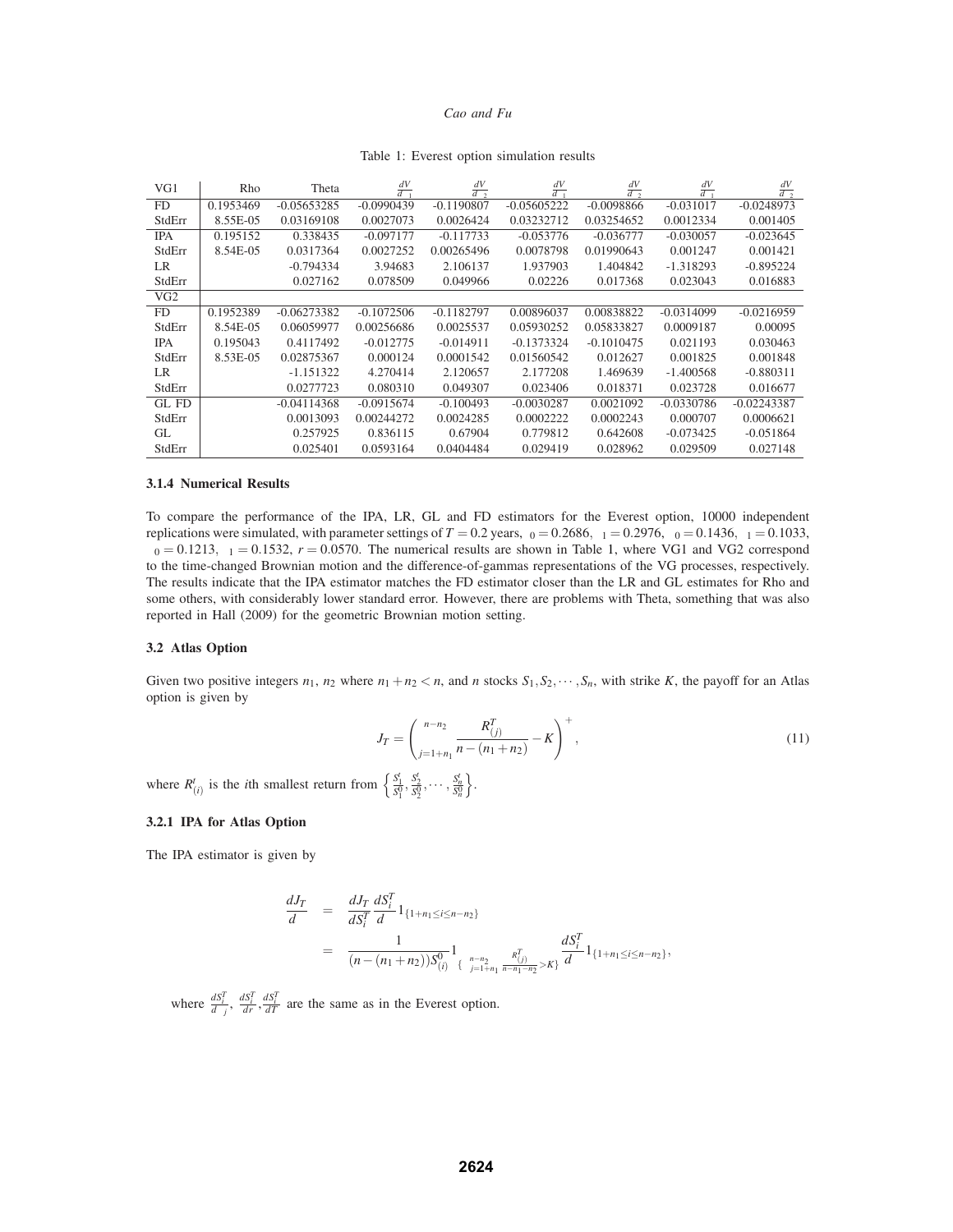|  |  |  |  | Table 2: Atlas option simulation results |  |
|--|--|--|--|------------------------------------------|--|
|--|--|--|--|------------------------------------------|--|

| VG1        | Rho       | Theta        | $\frac{dV}{d\sigma_1}$ | $\frac{dV}{d\sigma_2}$ | $\frac{dV}{dV_1}$ | $\frac{dV}{dv_2}$ | $\frac{dV}{d\theta_1}$ | $\frac{dV}{d\theta}$ |
|------------|-----------|--------------|------------------------|------------------------|-------------------|-------------------|------------------------|----------------------|
| FD.        | 0.159036  | $-0.0158852$ | $-0.0362382$           | $-0.0336875$           | $-0.0401362$      | $-0.012172$       | $-0.033765$            | $-0.0313695$         |
| StdErr     | 0.0007886 | 0.0246182    | 0.0015954              | 0.0012604              | 0.0255424         | 0.02511867        | 0.0010829              | 0.001176             |
| <b>IPA</b> | 0.157945  | 0.3483325    | $-0.037779$            | $-0.034934$            | $-0.055719$       | $-0.055719$       | $-0.033171$            | $-0.030723$          |
| StdErr     | 7.99E-04  | 0.03122565   | 0.0016719              | 0.001311               | 0.0198458         | 0.4747499         | 0.0010973              | 0.001188             |
| LR         |           | $-0.032638$  | 0.059033               | 0.05023                | 0.138973          | 0.097045          | 0.034971               | 0.036539             |
| StdErr     |           | 0.0025664    | 0.0027265              | 0.0024749              | 0.0016691         | 0.0010944         | 0.0019362              | 0.0015127            |
| VG2        |           |              |                        |                        |                   |                   |                        |                      |
| FD.        | 0.157255  | $-0.016965$  | $-0.038218$            | $-0.033474$            | 0.0152349         | 0.02292447        | $-0.0333294$           | $-0.0290269$         |
| StdErr     | 8.00E-04  | 0.0447099    | 0.00141597             | 0.0011544              | 0.04361048        | 0.0432855         | 0.0008513              | 0.0007886            |
| <b>IPA</b> | 0.15585   | 0.370754     | $-0.01066$             | $-0.011347$            | $-0.070123$       | $-0.0311865$      | $-0.016232$            | $-0.016798$          |
| StdErr     | 8.14E-04  | 0.009441     | 0.0001239              | 0.000151               | 0.0064307         | 0.0012461         | 0.0011146              | 0.000945             |
| LR         |           | $-0.076233$  | 0.054035               | 0.049993               | 0.14383           | 0.109235          | 0.033789               | 0.039159             |
| StdErr     |           | 0.0022163    | 0.0030254              | 0.0023068              | 0.0013697         | 0.0010415         | 0.0021623              | 0.001686             |
| GL.        |           | 0.109806     | $-0.005084$            | 0.005352               | 0.025381          | 0.026887          | 0.084429               | 0.076695             |
| StdErr     |           | 0.0032667    | 0.0027291              | 0.0025486              | 0.0013492         | 0.0012727         | 0.0019843              | 0.0016859            |

### **3.2.2 LR for Atlas Option**

The LR estimator is

$$
\left(\sum_{j=1+n_1}^{n-n_2} \frac{R_{(j)}^T}{n - (n_1 + n_2)} - K\right)^+ \frac{d \ln f(X_1^T, X_2^T, \cdots, X_n^T; \xi)}{d\xi},\tag{12}
$$

where  $n = 2$ , the density  $f(X_1^T, X_2^T; \xi) = h_1(z_1) \cdot h_2(z_2)$ . The calculation of  $\frac{df(X_1^T, X_2^T; \xi)}{d\xi}$  is the same as in the Everest option.

### **3.2.3 GL for Atlas Option**

We use the LR estimator in (12) to estimate, but approximate  $h_i(z_i)$  and  $\frac{dh_i(z_i)}{d\zeta}$  through the characteristic function as in (5).

### **3.2.4 Numerical Results**

Again, the performance of the IPA, LR, GL and FD estimators are compared using 10000 independent replications were simulated, with strike price  $K = 0.95$  and  $n_1 = 0, n_2 = 1$  and using the same values as in the Atlas option for the other parameter settings:  $T = 0.2$  years,  $v_0 = 0.2686$ ,  $v_1 = 0.2976$ ,  $\theta_0 = 0.1436$ ,  $\theta_1 = 0.1033$ ,  $\sigma_0 = 0.1213$ ,  $\sigma_1 = 0.1532$ ,  $r = 0.0570$ . From the results in Table 2, again IPA is generally closer to the FD results, with smaller standard error than the LR and GL method, and there are significant discrepancies between all of the Theta estimates.

#### **3.3 Altiplano/Annapurna Option**

Given n stocks  $S_1, S_2, \dots, S_n$ , a coupon amount *C*, a limit *L* and strike *K*, the barrier period from  $t_1$  to  $t_2$ , the payoff for Altiplano option is

$$
J_T = \begin{cases} C & \text{if } \max\left(\frac{S_i^t}{S_i^0}\right) \le L, \forall i, \forall t \in (t_1, t_2) \\ \left(\sum_{j=1}^n \frac{S_j^T}{S_j^0} - K\right)^+ & \text{otherwise} \end{cases}
$$
(13)

If the limit is a floor rather than a ceiling, the option is Annapurna.

Due to the discontinuities in the payoff functions, IPA will not be applicable for Altiplano and Annapurna options.

## **3.3.1 Numerical Results for Annapurna Option**

Again, 10000 independent replications were simulated to compare the performance of the LR, GL and FD estimators, with strike price  $K = 1.8$ , boundary levels  $L = 0.75$ ,  $C = 0.75$ , barrier period  $t_1 = 0$ ,  $t_2 = 1/3$ , and all other parameter values remaining the same. The results in Table 3 indicate similar conclusions as before, with the LR estimates all having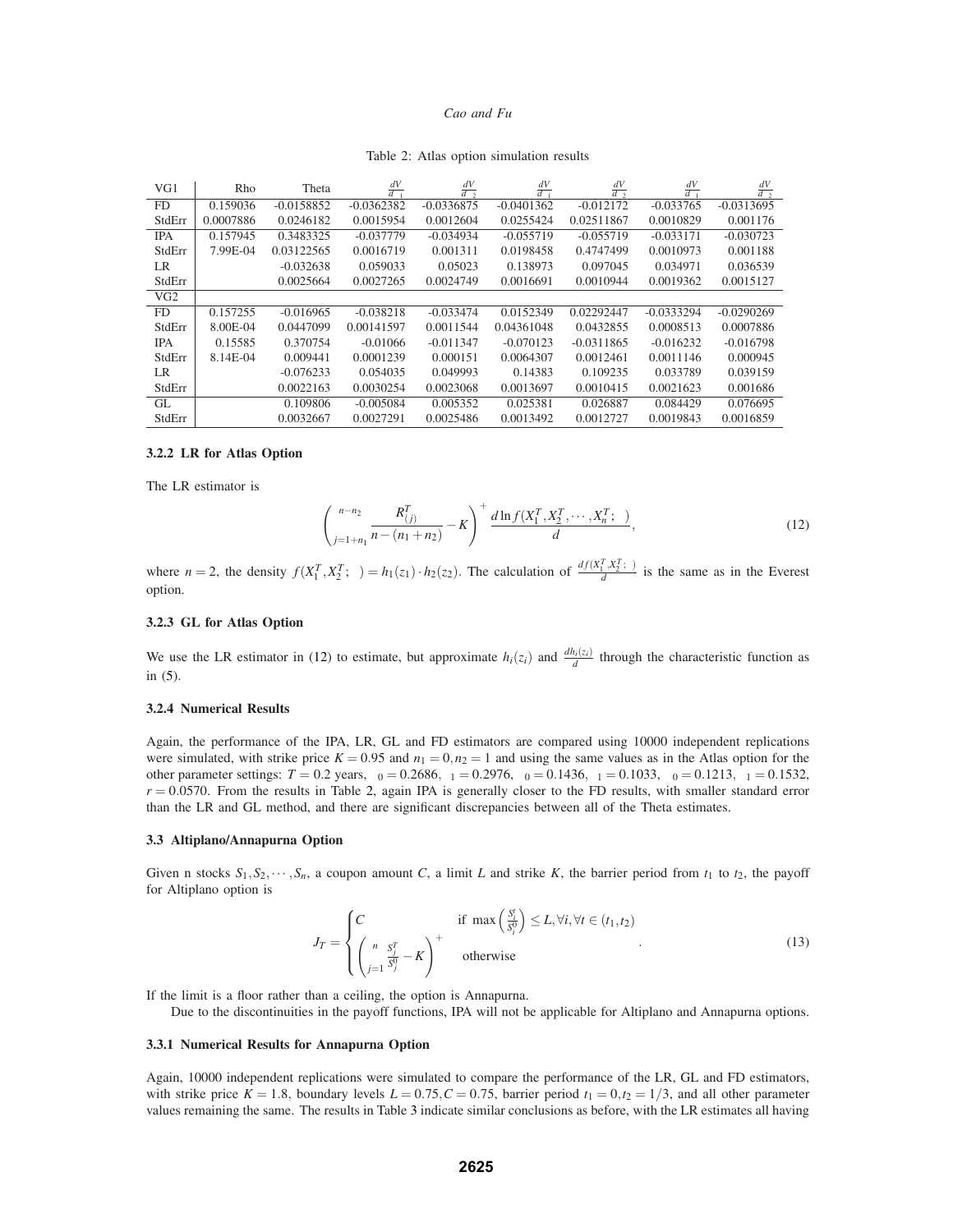| VG1       | Rho       | Theta       | $\frac{dV}{d\sigma_1}$ | $\frac{dV}{d\sigma_2}$ | $\frac{dV}{dv_1}$ | $\frac{dV}{dv_2}$ | $\frac{dV}{d\theta_1}$ | $\frac{dV}{d\theta}$ |
|-----------|-----------|-------------|------------------------|------------------------|-------------------|-------------------|------------------------|----------------------|
| <b>FD</b> | 0.0125041 | 0.01151162  | $-0.00044710$          | $-0.00010735$          | $-0.00185042$     | 0.00670405        | 1.77E-05               | $-2.17E-06$          |
| StdErr    | 7.23E-05  | 0.0239784   | 0.0008394              | 0.0008443              | 0.0237760         | 0.0224050         | 0.000448               | 0.0004515            |
| LR        |           | $-0.632261$ | $-0.018207$            | $-0.016837$            | 0.179233          | 0.237734          | 0.003234               | 0.010078             |
| StdErr    |           | 0.007175    | 0.0082798              | 0.0244308              | 0.0038626         | 0.0078192         | 0.0024114              | 0.006493             |
| VG2       |           |             |                        |                        |                   |                   |                        |                      |
| <b>FD</b> | 0.012013  | 0.0994565   | 0.00817122             | 0.0134781              | $-0.02935161$     | 0.0237006         | 0.0799004              | 0.079851             |
| StdErr    | 7.24E-05  | 0.0917235   | 0.00276237             | 0.00294089             | 0.090495          | 0.0892023         | 0.00167481             | 0.00169140           |
| LR        |           | $-3.49639$  | 1.168193               | 0.812599               | 2.4657            | 1.669322          | 0.03548                | 0.128527             |
| StdErr    |           | 0.012140    | 0.032039               | 0.024548               | 0.010850          | 0.007281          | 0.014214               | 0.011926             |
| GL.       |           | 0.705108    | 0.207643               | 0.25539                | 0.199728          | 0.199733          | 0.422369               | 0.422562             |
| StdErr    |           | 0.0146927   | 0.016973               | 0.017243               | 0.008698          | 0.008734          | 0.011636               | 0.0112303            |

#### Table 3: Altiplano and Annapurna options simulation results

much larger standard error than the FD estimates. Furthermore, not surprisingly the GL method is computationally far more intensive than the usual LR method, so knowing the density saves a lot of computational burden.

#### **3.4 Himalayan Option**

Define

$$
\mathcal{R}_i = \left\{ \frac{S_1^t}{S_1^0}, \frac{S_2^t}{S_2^0}, \dots, \frac{S_n^t}{S_n^0} \right\}
$$
  

$$
i_1^* = \arg \max \mathcal{R}_1
$$
  

$$
i_2^* = \arg \max \mathcal{R}_2 \setminus \left\{ \frac{S_1^t}{S_1^0} \right\}
$$
  

$$
i_3^* = \arg \max \mathcal{R}_3 \setminus \left\{ \frac{S_1^t}{S_1^0}, \frac{S_2^t}{S_2^0} \right\}
$$

Given a basket of *n* stocks and a number of time points  $\{t_0, t_1, \dots, T\}$ , first construct

$$
\left\{R_{i_1^*}^{t_1}, R_{i_2^*}^{t_2}, \cdots, R_{i_n^*}^{T}\right\},\
$$

the payoff of a Himalayan option is given by

$$
J_T = \begin{cases} \left(\sum_{j=1}^n (R_{i_j}^{t_j} - 1)\right)^+ & \text{if globally floored,} \\ \sum_{j=1}^n (R_{i_j}^{t_j} - 1)^+ & \text{if locally floored.} \end{cases}
$$
 (14)

Again, since the Himalayan option has a discontinuous payoff, IPA is not applicable.

### **3.4.1 Numerical Results for the Himalayan Option**

Again, 10000 independent replications were simulated to compare the performance of the LR, GL and FD estimators, using a local floor over 0.2 year with strike price  $K = 1.8$ , and all other parameter values remaining the same. Preliminary results reported in Table 4 indicate potential implementation problems, indicated by the large discrepancies.

## **4 CONCLUSION**

The IPA method performs well where applicable, but it is not applicable in many cases. And the discrepancy in estimating Theta, reported also in Hall (2009), is still unresolved. Discrepancies for some of the other examples indicate that implementation of the estimators can present practical implementation challenges. When the density is available, the direct LR method is preferred to the numerical approximation, as they have essentially the same statistical properties, but the numerical approximation is computationally intensive.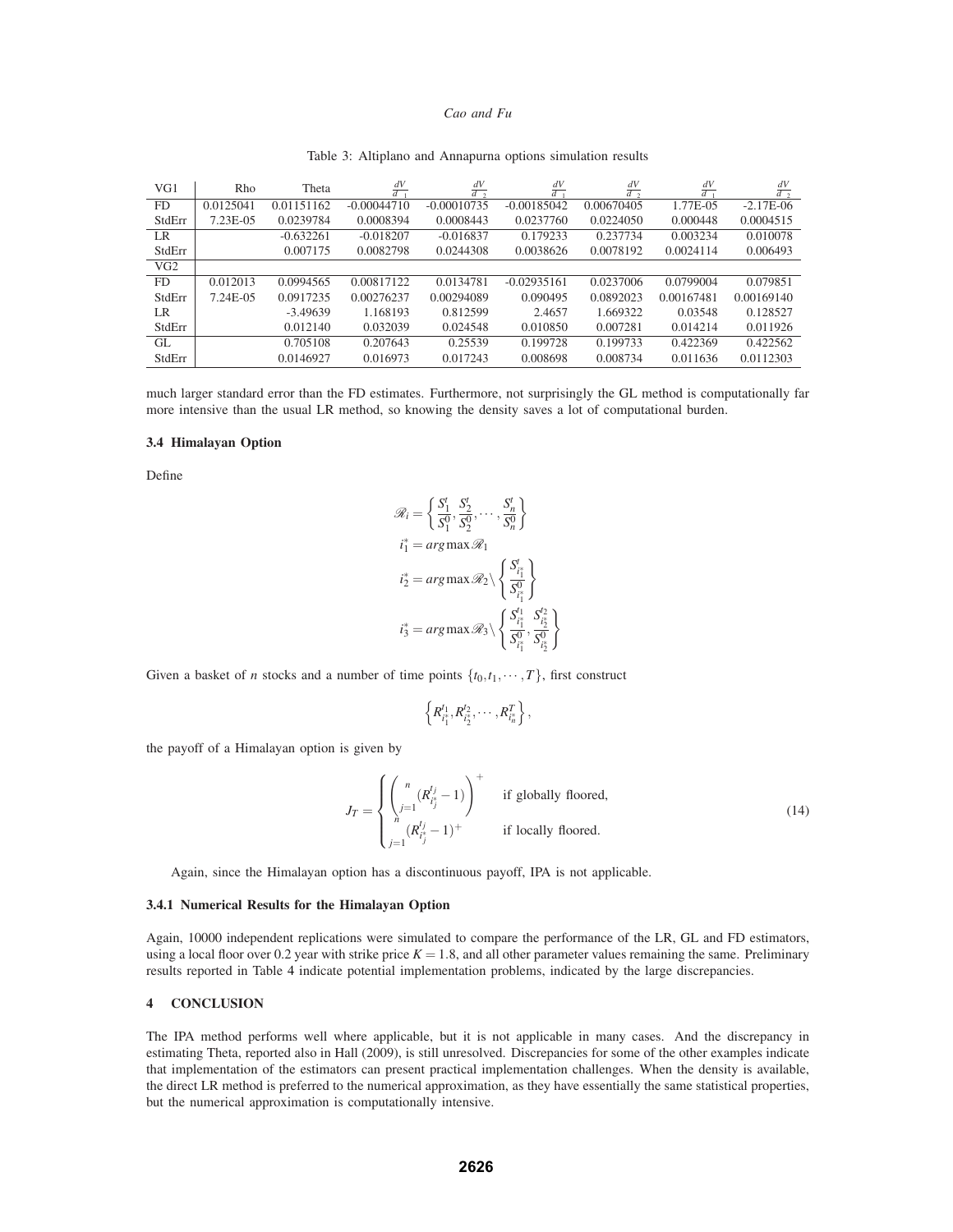| VG1             | Rho        | Theta       | $\frac{dV}{d\sigma_1}$ | $\frac{dV}{d\sigma_2}$ | $\frac{dV}{dv_1}$ | $\frac{dV}{dV_2}$ | $\frac{dV}{d\theta_1}$ | $rac{dV}{d\theta}$ |
|-----------------|------------|-------------|------------------------|------------------------|-------------------|-------------------|------------------------|--------------------|
| FD              | 0.07465529 | 0.02429409  | 0.01116208             | 0.0096664              | $-0.0224674$      | $-0.0245313$      | 0.00385225             | 0.0031703          |
| StdErr          | 5.68E-04   | 0.05225252  | 0.00262158             | 0.0027304              | 0.0502685         | 0.0522712         | 0.00332053             | 0.0022075          |
| LR              |            | $-0.527853$ | 0.203279               | 0.120401               | 0.356572          | 0.243691          | $-0.033431$            | $-0.013259$        |
| StdErr          |            | 0.0090514   | 0.0075663              | 0.0047919              | 0.0058844         | 0.0040752         | 0.0027434              | 0.0020601          |
| VG <sub>2</sub> |            |             |                        |                        |                   |                   |                        |                    |
| FD.             | 0.0746191  | 0.01365887  | 0.0105495              | 0.00999457             | $-0.00211135$     | 0.00113118        | 0.00527929             | 0.00472026         |
| StdErr          | 5.68E-04   | 0.06573117  | 0.00263391             | 0.00311503             | 0.0653485         | 0.0623135         | 0.0025863              | 0.0024531          |
| LR              |            | $-0.524836$ | 0.197253               | 0.127338               | 0.355567          | 0.242128          | $-0.034231$            | $-0.013318$        |
| StdErr          |            | 0.0090048   | 0.0069403              | 0.0050826              | 0.0058075         | 0.004076          | 0.0026761              | 0.002136           |
| GL              |            | 0.201545    | 0.082342               | 0.09934                | 0.0893            | 0.086913          | 0.102032               | 0.096517           |
| StdErr          |            | 0.0238168   | 0.026162               | 0.020448               | 0.013089          | 0.012830          | 0.014724               | 0.013302           |

### Table 4: Himalayan option simulation results

In ongoing work (Cao and Fu 2010), in addition to trying to resolve and/or explain the apparent discrepancies in the reported numerical experiments, we are developing IPA and LR estimators for the case where the underlying assets are correlated. Also, the detailed derivations for the estimators are included there.

### **ACKNOWLEDGMENTS**

This material is based upon work supported in part by the National Science Foundation (NSF) under Grants DMI-0540312, CMMI-0856256, EECS-0901543, and by the Air Force Office of Scientific Research (AFOSR) under Grants FA9550-07-10366 and FA9550-10-10340.

#### **REFERENCES**

- Abate, J., and W. Whitt. 1992. The Fourier-series method for inverting transforms of probability distributions. *Queueing Systems: Theory and Applications* 10: 5-88.
- Broadie, M., and P. Glasserman. 1996. Estimating security price derivatives using simulation. *Management Science* 42 (2): 269-285.
- Cao, L., and M. C. Fu. 2010. Manuscript in preparation.
- Fu, M. C. 2006. Stochastic gradient estimation. *Handbooks in operations research and management science* 13: 575-616. North-Holland.
- Fu, M. C. 2007. Variance-gamma and monte carlo. *Advances in mathematical finance (applied and numerical harmonic analysis*) 21-35. Birkhäuser.
- Fu, M. C. 2008. What you should know about simulation and derivatives. *Naval Research Logistics* 55 (8): 723-736.
- Fu, M. C., and J. Q. Hu. 1995. Sensitivity analysis for Monte Carlo simulation of option pricing. *Probability in the Engineering and Informational Science* 9 (3): 417-446.

Glasserman, P. 2004. *Monte Carlo methods in financial engineering*. Springer.

- Glasserman, P., and Z. J. Liu. 2007. Sensitivity estimates from characteristic functions. *Proceedings of the 2007 Winter Simulation Conference*, ed. S. G. Henderson, B. Biller, M. -H. Hsieh, J. Shortle, J. D. Tew, and R. R. Barton, 932-940. Piscataway, New Jersey: Institute of Electrical and Electronics Engineers, Inc.
- Hall, A. 2009. *Gradient estimation and mountain range options*. Ph.D. thesis, Department of Business and Management: Decision and Information Technologies, University of Maryland, College Park. Available via < http://hdl.handle.net/1903/9299> [accessed June 1, 2010].
- Meaney, J. 2007. Dealing with the volatility smile of himalayan options. *5th Actuarial and Financial Mathematics Day in 2007*, ed. M. Vanmaele, G. Deelstra, A. D. Schepper, J. Dhaene, H. Reynaerts, W. Schoutens, and P. V. Goethem. Universa Press.
- Madan, D., P. Carr, and E. Chang. 1998. The variance gamma processes and option pricing. *European Finance Review* 2 (1): 79-105.
- Madan, D., and F. Milne. 1991. Option pricing with V.G. martingale components. *Mathematics of Finance* 1 (4): 39-55.
- Madan, D., and E. Seneta. 1990. The variance gamma model for share market returns. *Journal of Business* 63 (4): 61-67.

Overhaus, M. 2002. Himalayan options. *Master class with Deutsche Bank*.

Quessette, R. 2002. New products, new risks. *Master class with Deutsche Bank*.